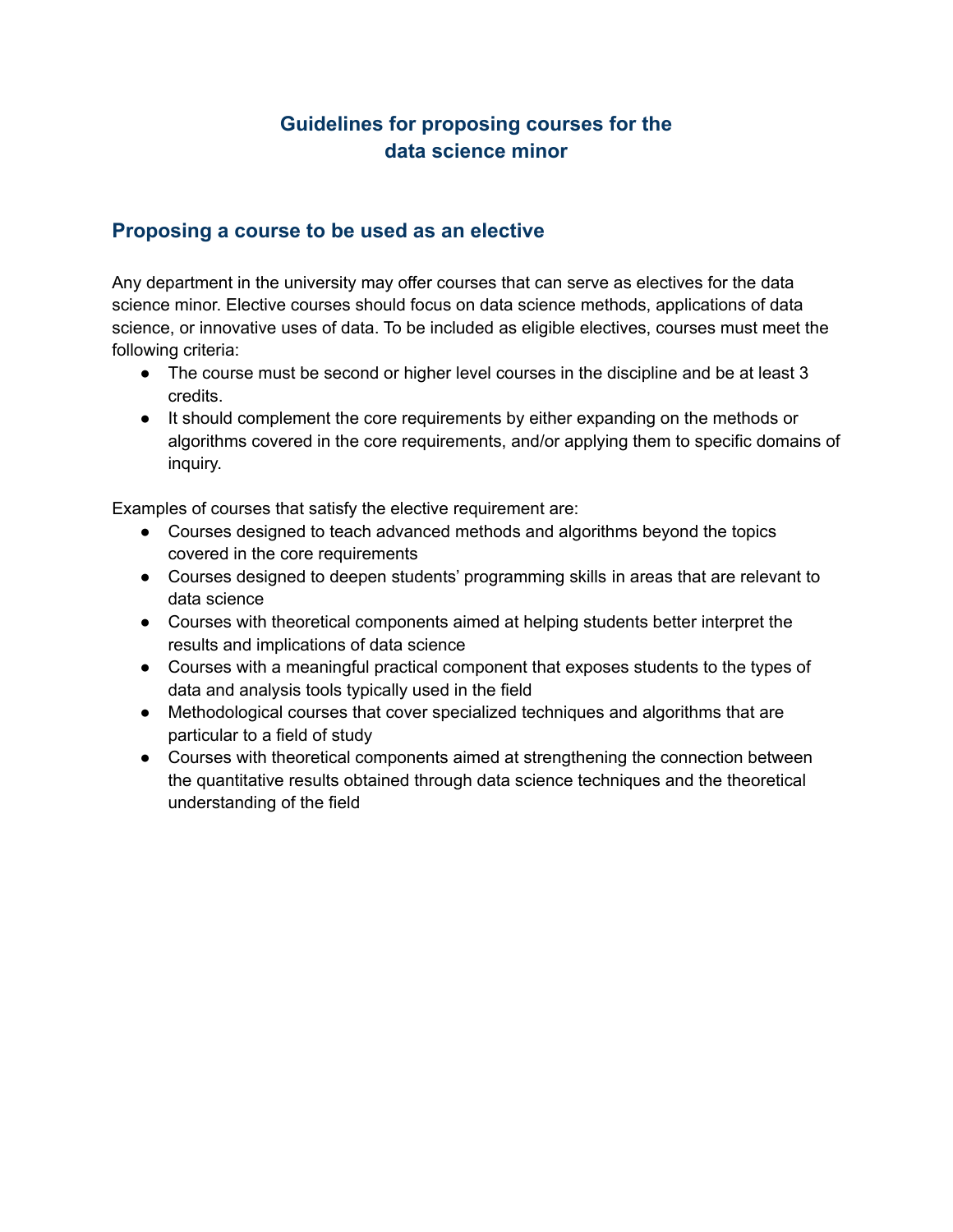# **Proposing a course to satisfy a core requirement**

All courses proposed to satisfy a core requirement should be at least 3 credits, and no higher than 4xx level. Additionally, they must fall into one of the three core requirements in the data science minor at Carolina:

- Data & Computational Thinking
- Data & Statistical Thinking
- Data, Culture & Society

There are no restrictions on which departments can offer courses satisfying any of the core requirements. However, in order for a course to satisfy a core requirement, it must cover a specific set of topics, as outlined by this guideline.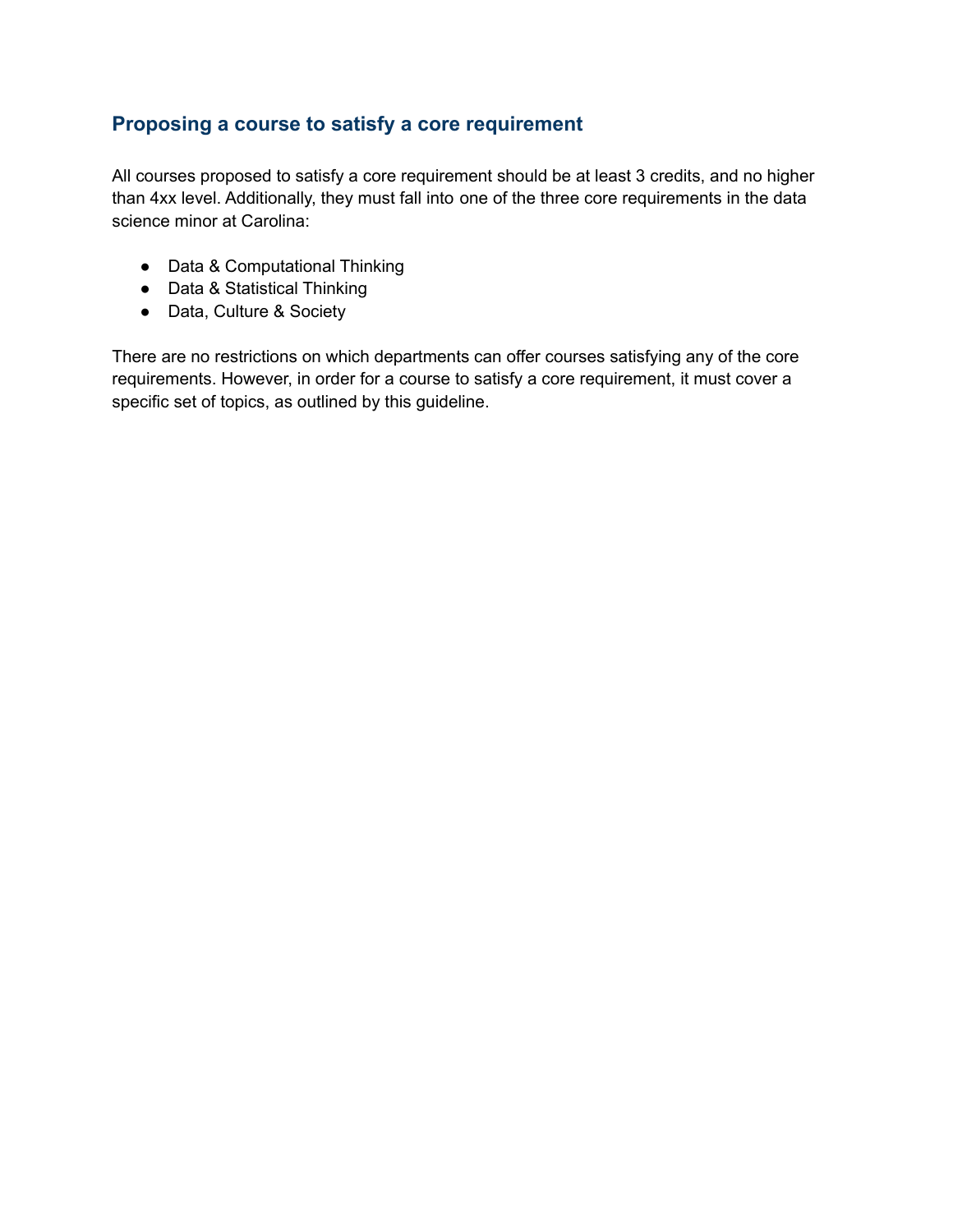# **Topics for Data & Computational Thinking**

This core requirement will provide students with an introduction to the computing tools and coding methods needed to gather, manipulate, visualize, and analyze data in an efficient manner. The list below does not imply a specific order in which the topics are to be covered. The course should be taught in Python and/or R.

#### **Real-world data, computer data representations and data wrangling**

- **Data in the real world***:* different data types in the world (names, temperature, area, gene snip, BMI etc.).
- **How computers see data:** scalar data types, vector data types, matrix and higher order data types.
- **Data structures:** Lists, arrays, data frames, libraries such as numpy, pandas and dplyr.
- **Reading and writing data:** data file formats, high-level functions to read specific data files such as CSV.
- **More on managing and manipulating data:** filtering data, data transformation, merging data sets, dealing with missing data.
- **Advanced data types:** language specific topics.

# **Programming fundamentals**

- **Logical statements and Boolean operators:** True/False, combining booleans (truth tables).
- **Loops:** for and while loops.
- **Conditionals and control sequences***:* if-elseif and derivatives.
- **Problem description and decomposition:** mapping a question to a computational process, decomposing the computation process into steps.
- **Writing your own functions:** abstraction, detail hiding, mapping computation decomposition to functions.

## **Putting data to use**

- **How to find and acquire publicly available data:** downloadable data, data access using APIs.
- **Data visualization:** various types of plots, graphs and image visualization; data visualization tools like GGPlot2 (R) and MATPLOTLIB (Python).
- **● Examples from selected domains.**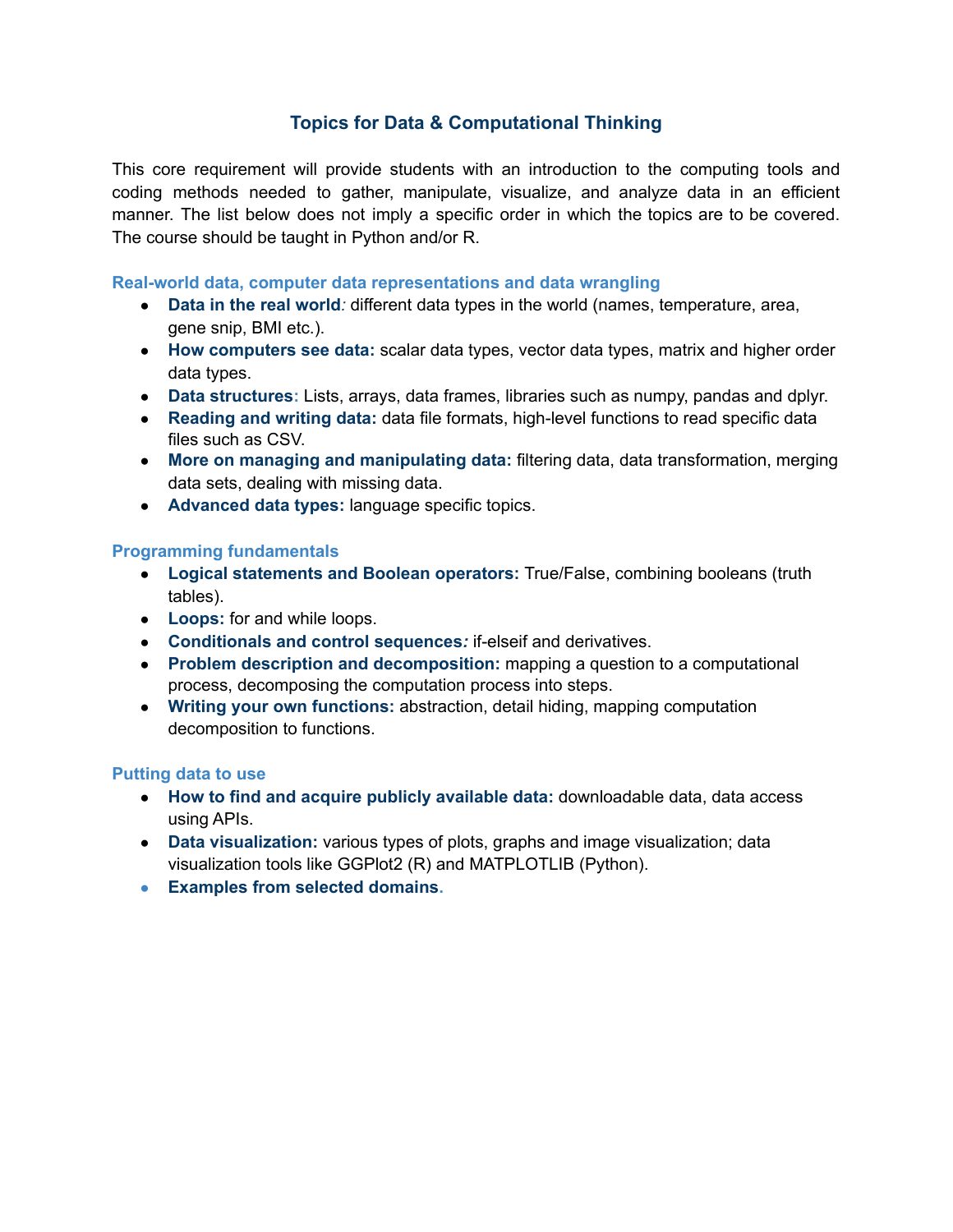# **Topics for Data & Statistical Thinking**

This core requirement will provide students with an introduction to data driven statistical analysis, focusing on a hands-on approach to making inferences and predictions to learn from data. The list below does not imply a specific order in which the topics are to be covered. The course should be taught in Python and/or R.

#### **Data Manipulation and Visualization**

- **Data Types:** numbers, strings, comparisons.
- **Sequences:** arrays and tables.
- **Tables:** sort, select, group, join.
- **Visualizations:** bar plot, histogram, line plot, scatter plot, overlaid graphs.
- **Functions:** Defining functions, applying to tables.

#### **Inference**

- **Randomness:** iteration, simulation, probability rules.
- **Sampling:** types of samples, probability distribution, empirical distribution, empirical sampling distribution.
- **Testing hypotheses:** assessing models through simulation, making decisions with uncertainty, error probabilities, A/B testing.
- **Estimation:** percentiles, bootstrapping, confidence intervals.
- **Central limit theorem:** normal distribution, variability of the sample statistic.

## **Prediction**

- **Regression***:* correlation, least squares, visual and numerical diagnostics, nonlinear and multiple regression models.
- **Regression inference:** bootstrapping for inference for the slope and prediction intervals.
- **Classification:** nearest neighbors, training and testing, implementing and determining the accuracy of a classifier, updating predictions, Bayes' Theorem.